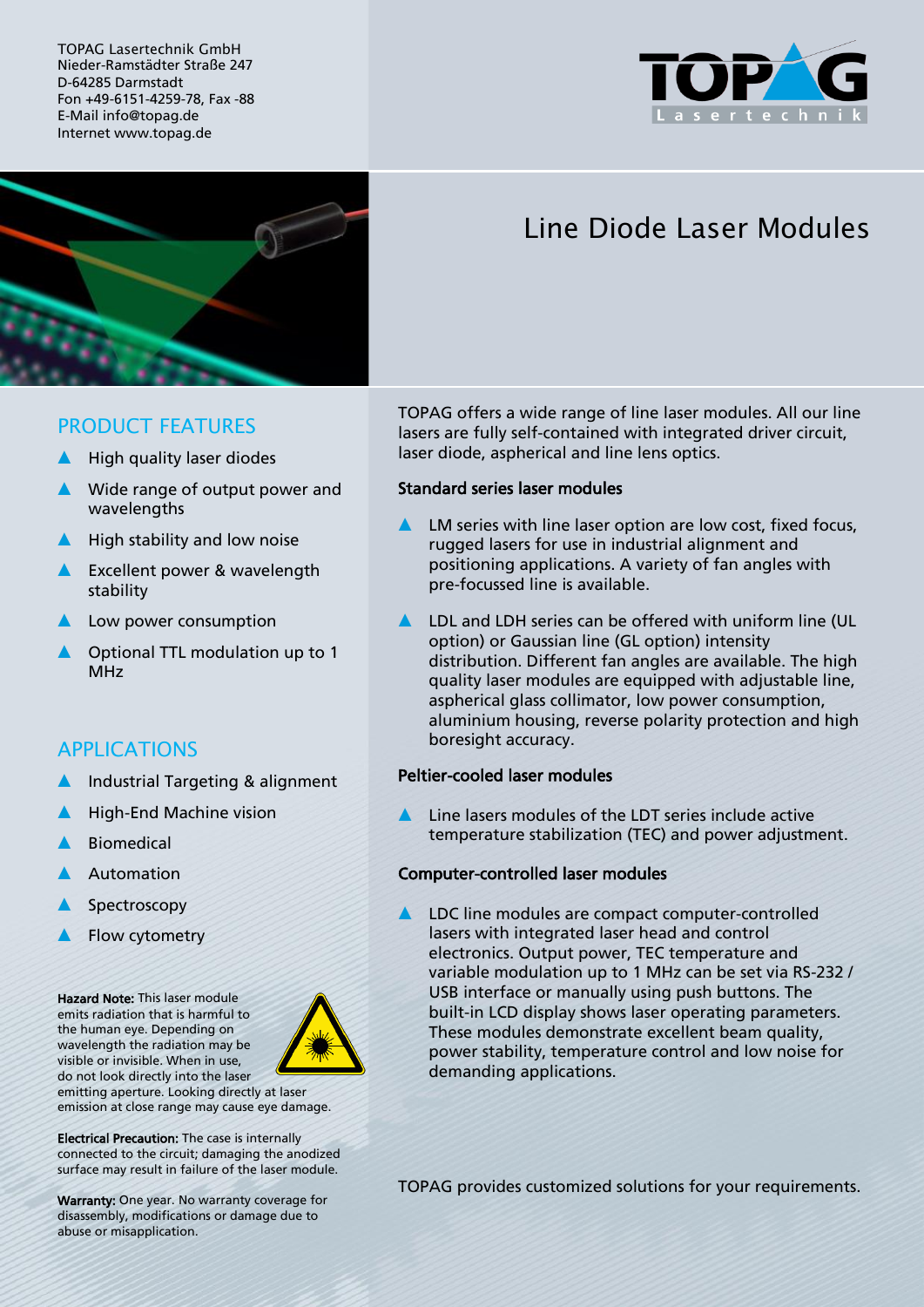TOPAG Lasertechnik GmbH Nieder-Ramstädter Straße 247 D-64285 Darmstadt Fon +49-6151-4259-78, Fax -88 E-Mail info@topag.de Internet www.topag.de



# SPECIFICATIONS

| <b>Standard series</b>              | LM                                                    | <b>LDL</b>               | <b>LDH</b>         |
|-------------------------------------|-------------------------------------------------------|--------------------------|--------------------|
| Output power*                       | up to 3.5 mW                                          | up to 3.5 mW             | up to 150 mW       |
| Wavelength                          | $635 - 670$ nm                                        | $635 - 980$ nm           | $450 - 980$ nm     |
| Line profile                        | Gaussian line                                         | Gaussian or uniform line |                    |
| Line thickness                      | fixed                                                 | adjustable               |                    |
| Fan angle                           | 4°, 15°, 30°, 45°, 75°<br>4°, 15°, 30°, 45°, 75°, 90° |                          |                    |
| Power stability                     | $< 1\%$                                               |                          |                    |
| <b>Noise</b>                        | n/a                                                   | 0.5 % RMS                |                    |
| Pointing stability                  | n/a                                                   | $< 50$ µrad              |                    |
| Dimensions ( $\varnothing$ x L, mm) | $9 \times 25$                                         | $10.5 \times 30$         | 12 x 55 or 15 x 60 |

| <b>Peltier-cooled series</b> | <b>LDT</b>                            |              |  |
|------------------------------|---------------------------------------|--------------|--|
| Output power*                | up to 400 mW                          |              |  |
| Wavelength                   | 405 - 980 nm                          |              |  |
| Line profile                 | Gaussian or uniform line              |              |  |
| Line thickness               | adjustable                            |              |  |
| Fan angle                    | 4°, 15°, 20°, 30°, 45°, 60°, 75°, 90° |              |  |
| Power stability              | $< 0.5 \%$                            |              |  |
| <b>Noise</b>                 | 0.5 % RMS                             |              |  |
| Pointing stability           | $<$ 10 µrad                           |              |  |
| Dimensions ( $Ø$ x L, mm)    | 25.4 x 76.2                           | 25.4 x 101.6 |  |

| <b>Computer-controlled series</b> | ,,,,,,,,,,,,,,,,,,,,,<br><b>LDC</b>   |  |
|-----------------------------------|---------------------------------------|--|
| Output power*                     | up to 150 mW                          |  |
| Wavelength                        | $405 - 830$ nm                        |  |
| Line profile                      | Gaussian or uniform line              |  |
| Line thickness                    | Adjustable                            |  |
| Fan angle                         | 4°, 15°, 20°, 30°, 45°, 60°, 75°, 90° |  |
| Power stability                   | 0.5%                                  |  |
| <b>Noise</b>                      | 0.5% RMS                              |  |
| Pointing stability                | $<$ 10 µrad                           |  |
| Dimensions (W x H x L, mm)        | 40 x 42.5 x 100                       |  |
|                                   |                                       |  |

Depending on wavelength